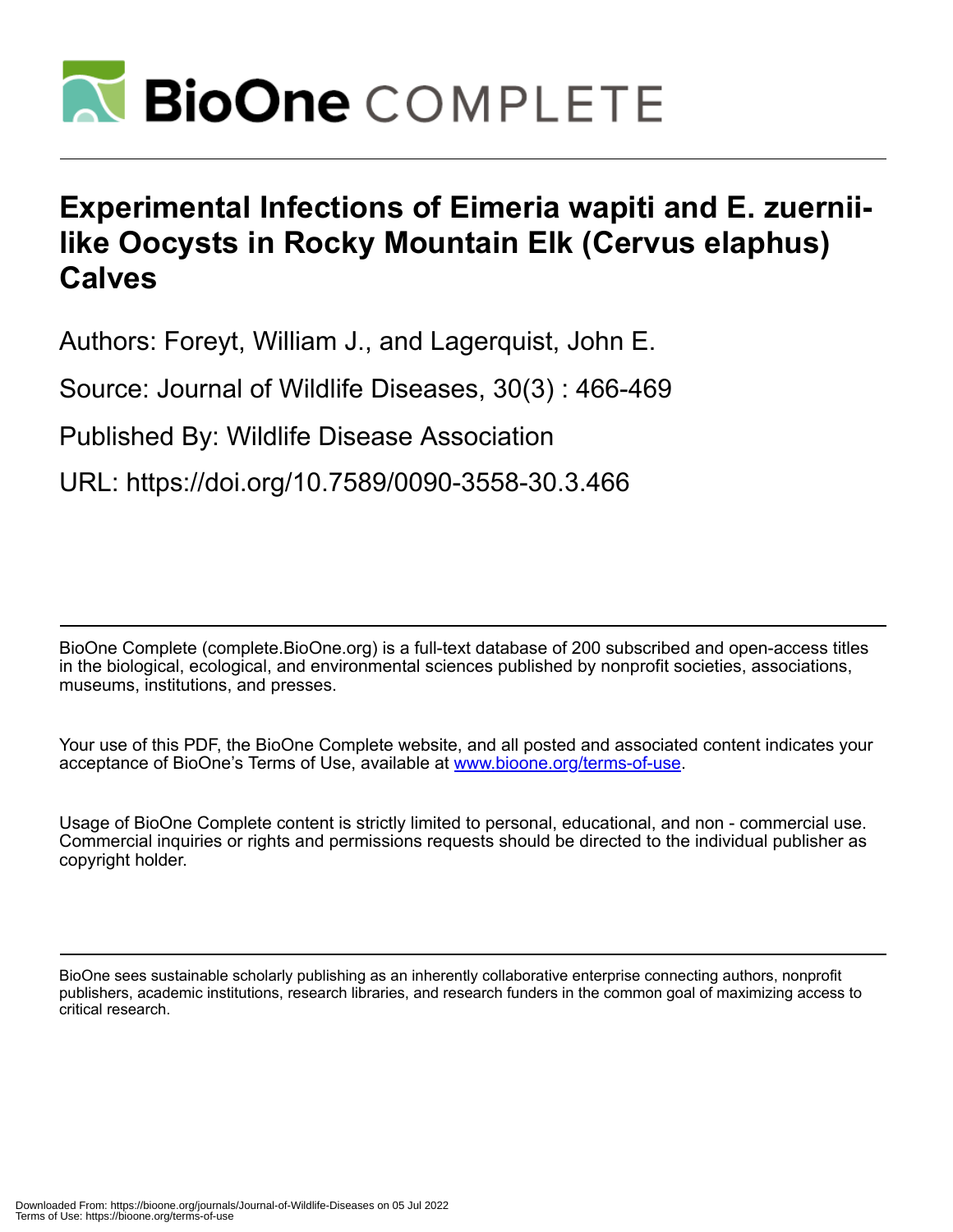## **Experimental Infections of Eimeria wapiti and E. zuerniilike Oocysts in Rocky Mountain Elk (Cervus elaphus) Calves**

**William J. Foreyt and John E. Lagerquist,** Department of Veterinary Microbiology and Pathology, Washington State University, Pullman, Washington 99164, USA

ABSTRACT: Four Rocky Mountain elk *(Cervus elaphus)* 10 to 14 wk of age each were inoculated orally with a mixture of 50,000 sporulated oocysts of an *Eimeria zuernii-like* apicomplex an (70%) and *E. wapiti* **(30%).** Maximum num hers of oocysts per gram of feces (OPG) in each elk ranged from 985 to 15,517, but all calves remained healthy and clinical signs of coccidi osis were not observed. The prepatent period for *E. zuernii* was 8 days and the patent period approximately 37 days, with a maximum mean **(±SE)** recovery of 6,643 (±3,756) OPG on postinoculation day 8. The prepatent period for *E. wapiti* was 10 to 12 days and the patent period approximately 8 days, with a maximum mean recovery of  $4,408$  ( $\pm 2,308$ ) OPG on postinoculation day 12. Based on these data, infections of *E. zuernii* and *E.wapiti* at the numbers given **were** not pathogenic in healthy elk calves.

*Key words:* Elk, *Cervus elaphus, Eimeria zuernii, Eimeria wapiti,* coccidia, experimental study.

Coccidia of the genus *Eimeria* are obligatory protozoan parasites commonly detected in most species of ruminants. Infections of coccidia in domestic livestock can result in morbidity and mortality, panticulanly in young animals, with the greatest damage occurring in the epithelium of the small intestine. Clinical signs of coc cidiosis include diarrhea, dehydration, loss of appetite, weight loss, general weakness and death (Fernando, 1982).

Three species of *Eirneria, E. wapiti, E. wassilewskii* and *E. zuernii,* have been identified in elk *(Cervus elaphus)* in North America (Haigh and Hudson, 1993). An unidentified eimeniid also was found in the epididymis of a 2-yr-old elk by Hrudka et al. (1983). Previous reports of coccidial infections in elk have been limited primarily to species descriptions and geographic locations of oocyst recoveries (Honess, 1955; Jolley, 1982); controlled experimental infections of elk have not been reported. Our objectives were to determine the prepatent and patent periods, and to evaluate the pathogenicity of, *E. wapiti* and *E. zuernii*like apicomplexan in experimentally infected elk calves.

Seven Rocky Mountain elk calves were used: six males and one female. During June 1993, five male calves 3 to 12 days old were obtained from the U.S. Forest Service Starkey Experimental Research Project near La Grande, Oregon (USA) (45°35'N, 118°10'W), and one 14-day-old female calf was obtained from a zoo in Spokane, Washington (USA) (47°40'N, 117°40'W). In July 1993, a male calf  $<$ 7days-old was obtained from the Washington Department of Wildlife near Wenatchee, Washington  $(47°25'N, 120°35'W)$ . All seven calves were brought to Washington State University, Pullman, Washington, and housed in a facility with a con crete floor and which allowed free access indoors or outdoors. Alfalfa hay and water were provided, and straw for bedding was placed in the indoor area. The calves were bottle-raised on a commercial milk re placer (Mennicks Kid Replacer, Middleton, Wisconsin, USA) until released in a 2 ha pasture at 2 mo of age. Alfalfa hay, alfalfa pellets, mineralized salt and water were available at all times.

The experimental coccidia inoculum was prepared from feces obtained from naturally infected captive 8 to 10-wk-old elk calves on an elk ranch near Moscow, Idaho (USA)  $(46°40'N, 117°W)$ . The calves had no known contact with other ungulates. Oocysts were concentrated by mixing the fecal pellets in a container of tap water and filtering the mixture through two sieves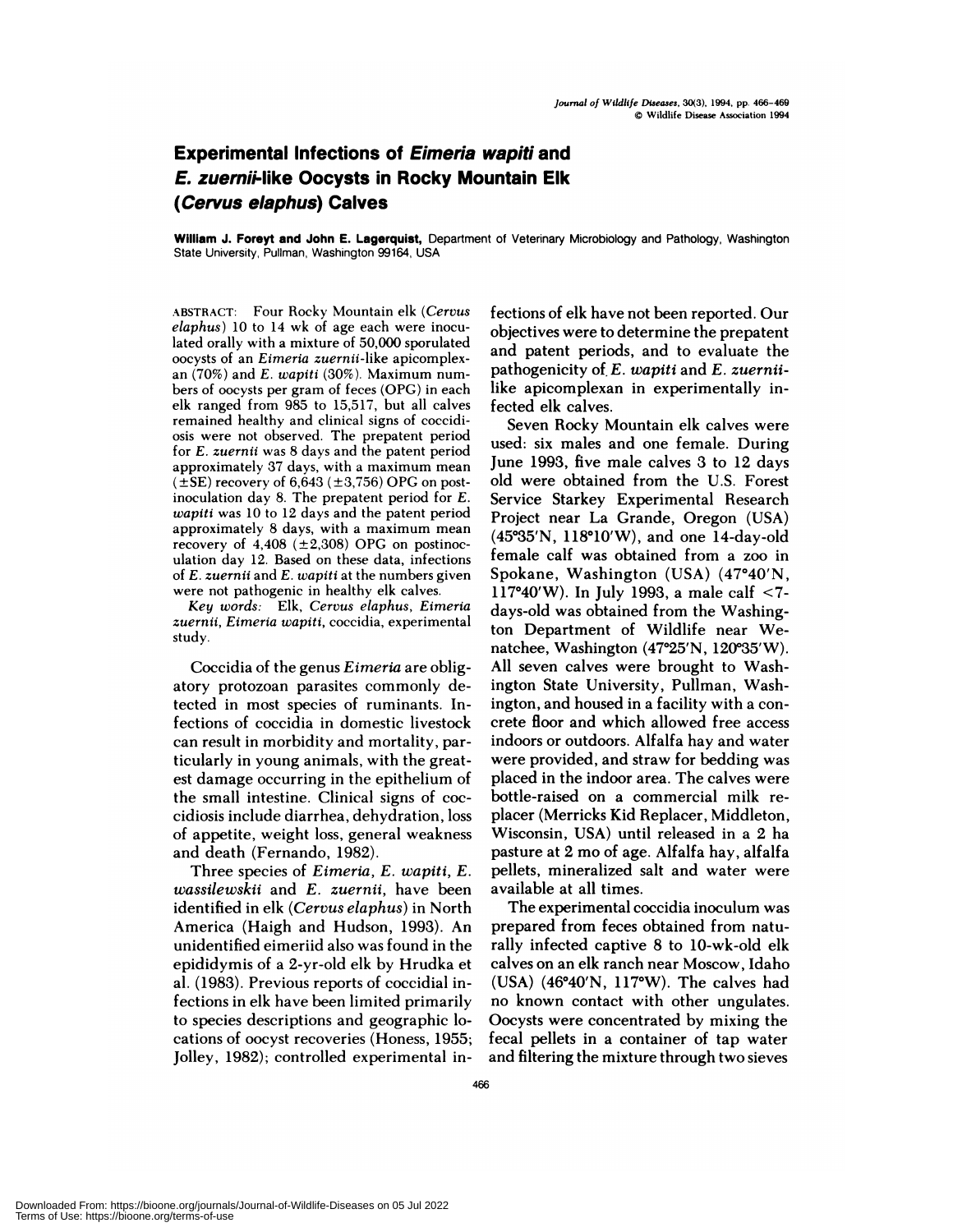with openings of 500 and 250  $\mu$ m, respectively. This sediment was mixed with 2%  $(w/v)$  aqueous potassium dichromate  $(K_2Cr_2O_7)$ , placed in a 4 l flask, aerated with surgical tubing attached to an air supply valve, and kept at 21 C for 20 days, at which time more than 80% of the oo cysts had sporulated as determined by microscopic evaluation. Oocysts were concentrated and the potassium dichromate removed from the inoculum by placing the fecal suspension in 800 ml glass beakers, allowing the oocysts to settle for at least 1 hr, decanting two-thirds of the supernatant fluid and replacing this with fresh tap water. This procedure was repeated six times until the supernatant was clear. Based on direct microscopic observation of the size and morphology of approximately 300 oocysts, the inoculum contained approximately 70% *E. zuernii-like* apicomplexan **(**hereafter referred to as *E. zuernii senso lato)* and 30% *E. wapiti* sporulated oocysts.

On the day of inoculation, four elk calves **(**numbers 1 to 4) each received approximately 50,000 sporulated oocysts administered orally with a dosing syringe, and three calves (numbers 5 to 7) were uninoculated controls. All calves were approximately 14-wk-old on experimental day 0, except calf number 4, which was 10-wkold. Initial fecal samples were collected from the rectum on day 0, and additional fecal samples were collected at varying intervals from 6 to 45 days postinoculation (P1) (Table 1) by observing calves defecate and immediately collecting the feces from the ground. One gram of feces from each fecal sample was examined microscopically for the presence and numbers of coc cidial oocysts by a sugar flotation technique (specific gravity  $= 1.27$ ) (Foreyt, 1986). Oocysts were viewed at  $400 \times$  and measured with an ocular micrometer (Baxter Healthcare Corporation, Redmond, Washington). Species were identified on the basis of morphology and size (Jolley, 1982). All calves were observed daily for signs of disease, and weighed on days 2 and 58 P1 to detect differences in weight

**TABLE** 1. **Mean** and range of *Eimeria wapiti* and *E. zuernii'* oocysts detected per gram of feces from four elk calves experimentally inoculated with 50,000 sporulated oocysts.

| Days<br>post-<br>inocu-<br>lation | E. wapiti |           | E. zuernii <sup>o</sup> |            |
|-----------------------------------|-----------|-----------|-------------------------|------------|
|                                   | f         | Range     | f                       | Range      |
| 0                                 | 0         | 0         | 2                       | $0 - 3$    |
| 6                                 | 3         | 0–11      | 4                       | $0 - 10$   |
| 8                                 | 0         | 0         | 6,643                   | 174-15,517 |
| 10                                | 87        | 0–271     | 149                     | 90-214     |
| 12                                | 4,406     | 77-9,533  | 3,003                   | 643–5,544  |
| 13                                | 1,231     | 706–1,581 | 212                     | $8 - 352$  |
| 14                                | 1,018     | 256–2,059 | 216                     | 108-345    |
| 15                                | 279       | 123-607   | 137                     | 44-287     |
| 16                                | 16        | $0 - 52$  | 89                      | 18–197     |
| 18                                | ı         | $0 - 1$   | 12                      | $0 - 26$   |
| 20                                | 0         | 0         | 29                      | 0-110      |
| 22                                | 0         | 0         | 18                      | $0 - 36$   |
| 24                                | 0         | 0         | 7                       | $0 - 20$   |
| 27                                | 0         | 0         | 8                       | $2 - 14$   |
| 29                                | 0         | 0         | 17                      | $0 - 42$   |
| 31                                | 0         | 0         | 24                      | $8 - 48$   |
| 38                                | 0         | 0         | 11                      | $0 - 18$   |
| 45                                | 0         | 0         | 3                       | 0-6        |

**\*** *Elmerla* zuernll-like apicomplexan protozoan.

gain between inoculated and control groups.

On experimental days 0 and 6, coccidia! oocysts were detected in the feces of all seven elk, with <20 oocysts per gram of feces (OPG) in both the inoculated and the uninoculated elk (Table 1). On day 8 P1, markedly increased numbers of *E. zuernii* were recovered from feces of all four inoculated calves  $(\bar{x} \pm \text{SE} = 6,643 \pm 3,756)$ , range  $= 174$  to 15,517 OPG). Recovery of *E. zuernii* oocysts from feces decreased steadily once peak oocyst production was attained on day 8 for two calves ( $\bar{x} = 12,871$ OPG), and on day 12 for two calves  $(\bar{x} =$ 668 OPG), although low numbers of oo cysts continued to persist in feces of the inoculated calves through day 38 P1 (calves 2 and 3) on day 45 P1 (calves 1 and 4), the last day fecal samples were collected. The mean  $(\pm SE)$  size of 50 unsporulated oocysts of *E. zuernii* (Fig. 1) was 19.7  $\mu$ m  $\pm$  $0.2 \times 14.7 \mu m \pm 0.2$ . *Eimeria wapiti* oocysts (Fig. 1) were detected in the feces of three calves on day 10 PI  $(\bar{x} = 116 \text{ OPG})$ ,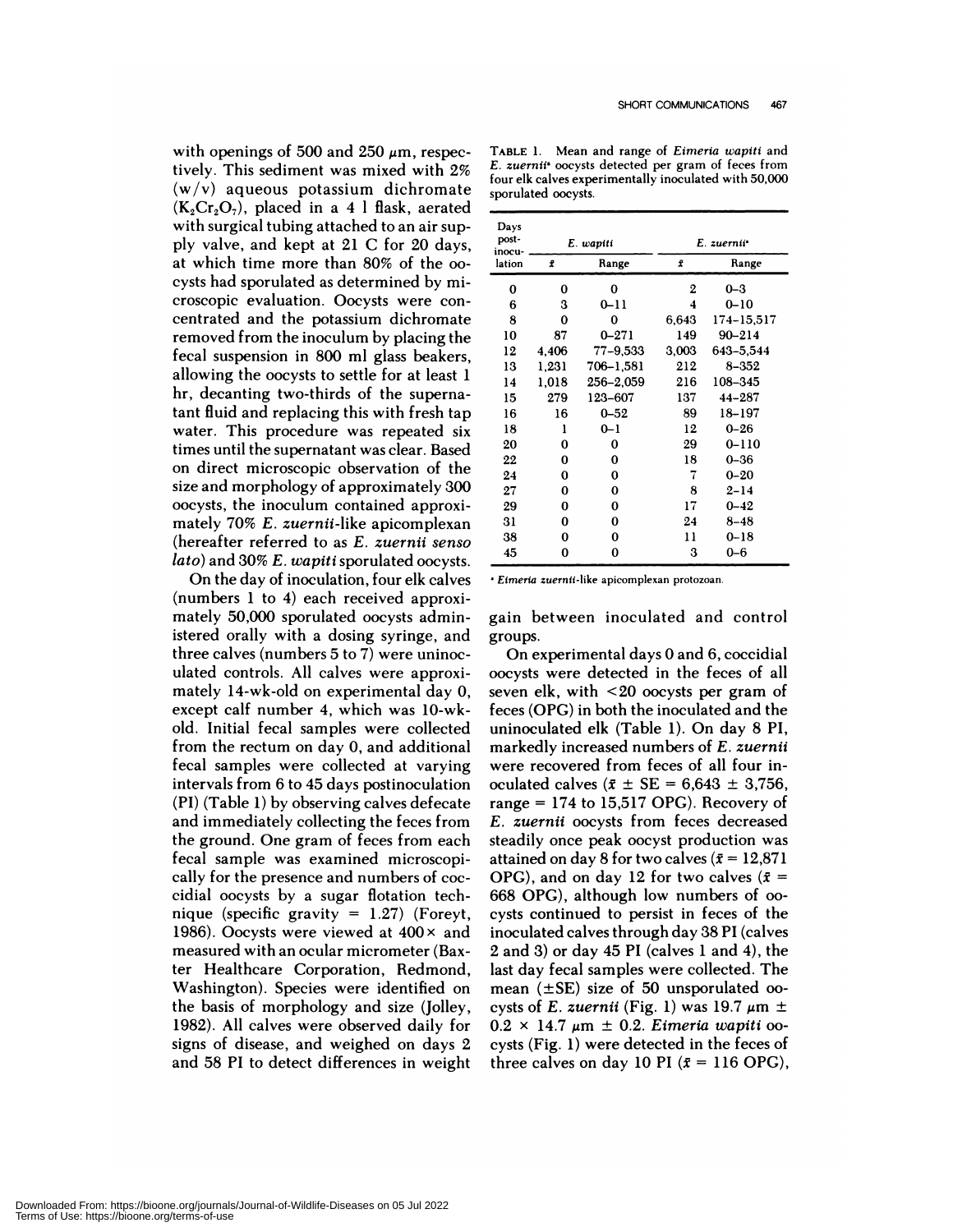

**FIGURE** 1. Unsporulated oocysts of *Eimeria wapiti* (arrow) and *Eimeria zuernii* from elk *(Cervus elaphus)* in this study. Arrowhead indicates micropyle on *E. wapiti.* Bar =  $30 \mu$ m.

and calf 3 on day 12 P1 (964 OPG). Maximum mean (±SE) number of OPG of *E. wapiti* (4,408 *±* 2,308) from inoculated calves occurred on day 12 Fl. Presence of *E. wapiti* oocysts in feces decreased rapidly in all inoculated calves; no oocysts were detected beyond day 18 PI. Mean  $(\pm SE)$ size of 50 unsporulated oocysts of *E. wapiti* was 33.4  $\mu$ m  $\pm$  0.2  $\times$  24.0  $\mu$ m  $\pm$  0.2. An 8 day prepatent period for *E. zuernii* was determined with a patent period of approximately 37 days. The prepatent period for *E. wapiti* was approximately 10 to 12 days, and the patent period approximately 8 days. The patent period of E. wapiti was short and definitive, in contrast to the prolonged patent period of *E. zuernii* in which low level oocyst production continued for 37 days in two of the inoculated elk.

Clinical signs of disease were not observed in the inoculated calves throughout the experiment. Fecal samples remained firm and pelleted, with no diarrhea or blood detected. Low numbers of coccidial **00** cysts  $(\bar{x} \pm \text{SE} = 8.5 \pm 2.4 \text{ OPG})$  which morphologically were the same species as

in the inoculum were detected in feces of uninoculated control elk throughout the study. Numbers of oocysts exceeded 20 OPG on only four occasions (30, 34, 48, and 95 OPG). Mean  $(\pm SE)$  weights of the inoculated and uninoculated groups were 76.4 ( $\pm$ 11) and 74.5 ( $\pm$ 7) kg on PI day 2, and 80.0 ( $\pm$ 9) and 80.9 ( $\pm$ 11) kg on PI day 58, respectively.

The lack of clinical signs of coccidiosis in this study corresponds with previous observations of coccidia in elk (Jolley, 1982; Haigh and Hudson, 1993), and expenimentally infected white-tailed deer *(Odocoileus virginianus)* (Con!ogue and Foreyt, 1984). Coccidiosis in cattle is characterized by diarrhea which may contain blood, emaciation, dehydration, weakness, and death in severe cases (Ernst and Benz, 1986), and usually is associated with overcrowding, stress, and fecal contamination of feed or water sources. These conditions are less likely to be encountered by free-ranging elk, and it is unlikely freeranging elk would become exposed to the high number of oocysts the elk calves re ceived in this experiment. A prepatent period of 16 to 17 days has been reported for *E. zuernii* in cattle (Ernst and Benz, 1986), which greatly exceeds the 8 day prepatent period for *E. zuernii* we observed in this experiment. *Eimeria* spp. exhibit a high degree of host specificity, and it is uncommon for a species of *Eimeria* to infect more than one host genus (Joynen, 1982). It is possible that *E. zuernii* of elk origin is uniquely adapted in elk and therefore may have some different characteristics, such as a shorter prepatent period than in cattle, or the organism only resembles *E. zuernii* morphologically, but is a different species. Detailed morphological study and cross-transmission studies are needed to definitively determine the taxonomic status of this coccidian.

Mean size of unsporulated oocysts of E. *zuernii* in this study was similar to previous descriptions in elk (Jo!ley, 1982; Levine and Ivens, 1970), but the mean size of 33.4  $\times$  24.0  $\mu$ m of unsporulated E. wap